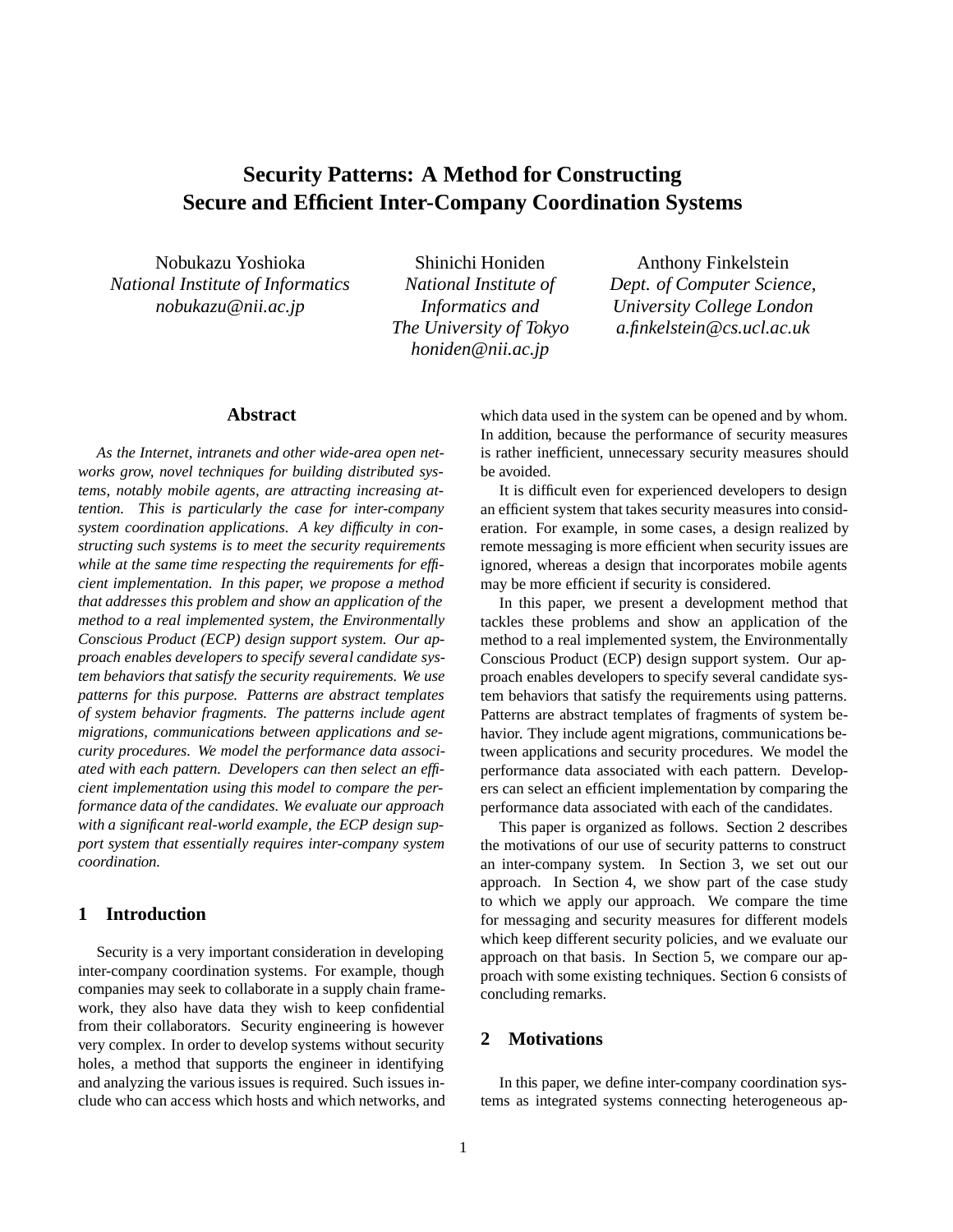plications and DBs in some companies. Such coordination systems have the following features.

- 1. Heterogeneous networks: Although the network bandwidth within each company may be broad, the networks connecting companies are narrow or limited. In other words, the speed of extra-nets is different than the speed of intra-nets. It implies that narrow-band networks may become bottlenecks when the data passing through the networks are big.
- 2. Security is essential: Although inter-company coordination systems are across some companies, the each function of the systems belonging to a particular company includes data concealed from other companies. It implies that security is essential, so that we must consider appropriate authentication and encryption.
- 3. Distributed management: Each organization administers each network and maintains applications belonging to the organization. From maintenance point of view, mobile agents are convenient because we can maintain application programs migrating to other organization from the original host.

We not only have to prevent security holes, but also to consider appropriate implementations to realize security requirements. Development of such systems has been impeded due to the difficulties described below. In this paper we propose a solution, namely, a methodology that overcomes these difficulties.

In this paper, we take up mobile agent technologies to develop coordination systems, because last two features indicate that the technology is convenient in term of both security and management. Thus, programs which we design and develop include not only remote procedure calls (RPCs) but also code migrations for local access. In other words, we model each coordination program as a mobile agent. In this paper, we only consider two protocol types: RPCs and migrations due to simplify the explanation. Therefore we must select access protocols for each application accessed by coordination programs. Our method includes the selection steps and guidelines of the selection.

One of the difficulties is that we cannot determine which implementation techniques are better for which parts of systems unless we consider various aspects. So, appropriate implementation details cannot be chosen without using guidelines or a methodology. To solve the problems, we prepare patterns, which are candidates of implementation, and consider the applying costs for guidelines of the selection.

In inter-company coordination systems, the security issue is unavoidable. However, implementation of excessive security facilities in systems should be avoided because of the adverse impact on performance. Therefore, in regard to security, appropriate implementation details may be different. For appropriate security implementation, we consider the security implementation in our patterns, extra time for security measures, and application contexts for the pattern.

We suppose that the application domain of our method is the followings:

- Applications gathering relative product information. The information is in DBs belonging to some companies.
- Applications retrieving data from some companies for simulations of designing products.
- SCM (Supply Chain Management) software which gets orders from customers, calculates production plans, and puts the plan to factories and subcontract companies.

The above applications include access to DBs, invocations of simulators and some calculations using these data. The amount of the data may be large when products consist of much numbers of parts.

We investigated a new development method for intercompany distributed systems to resolve these issues and applied it to a practical system. This method is explained in Section 3. An application example of the method is presented in Section 4.

# **3 OUR APPROACH**

## **3.1 Overview**

In this section, we set out our approach and address the problems described in Section 2. Our approach enables the developers to construct detailed specifications of the system behaviors that meet the system requirements and the existing resources such as hardware infrastructure and application software by applying patterns. Patterns are abstract templates of fragments of system behavior. They include agent migrations, communications between applications and security procedures.

Figure 1 gives on overview of the process by which patterns are applied. The proposed approach is as follows.

1. Construction of the abstract system specifications.

Our approach draws on standard techniques from UML-based software development. We assume that the system requirements are given in three kinds of input models: **Abstract Sequence Charts**, **Agent Workflows**, and **Abstract Deployment Diagrams**. These specifications do not fully specify system behavior that indicates access protocols to applications or how security is to be implemented. The **Abstract Sequence Chart** describes the communication between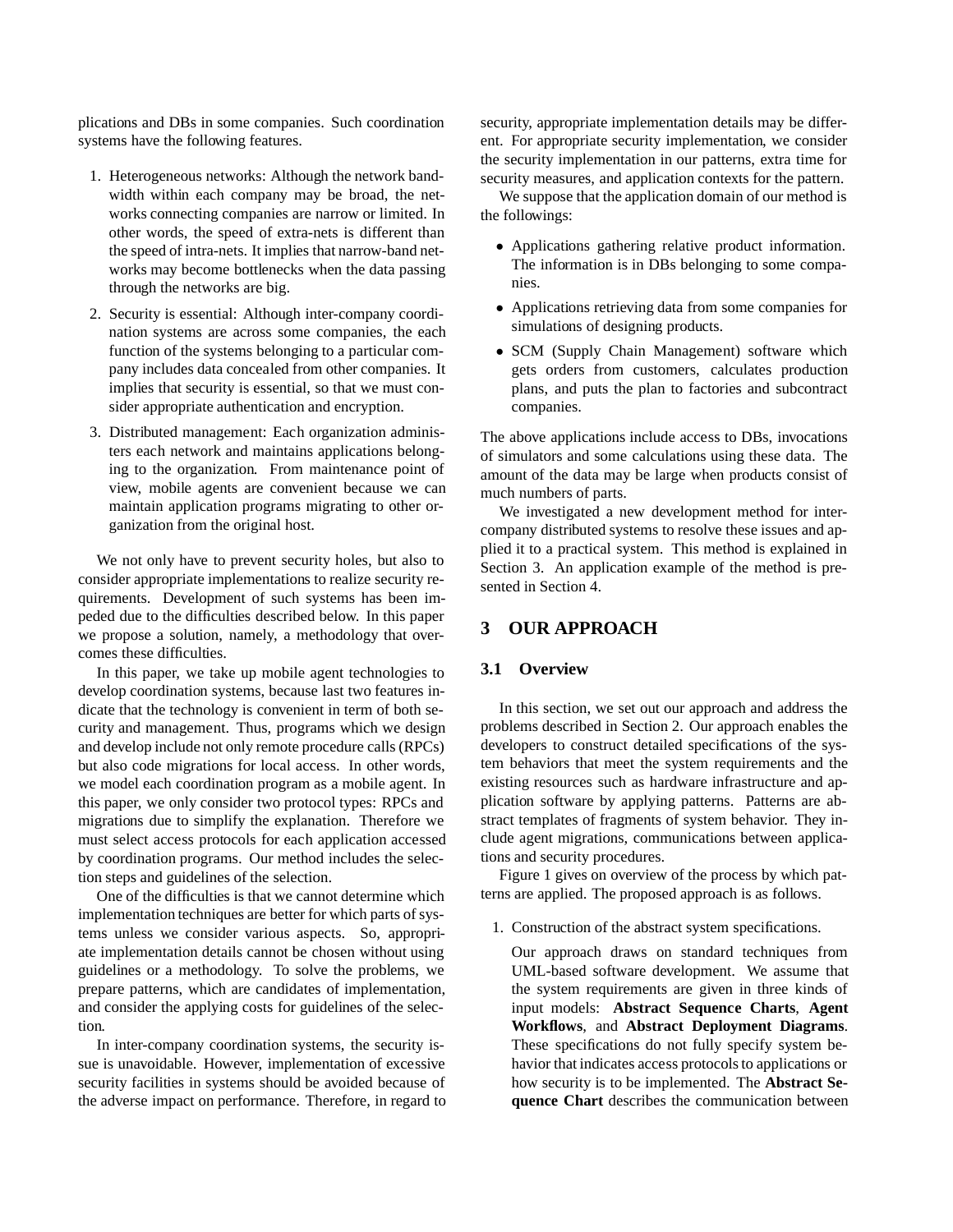

**Figure 1. Overview of Our Method**

an agent and other applications. The **Agent Workflow** describes the coordination of the applications using activity diagrams. The **Abstract Deployment Diagram** defines the physical system environment of the agent.

2. Application of patterns.

We build the detailed system behavior specifications that meet the models by instantiating the patterns into system behavior fragments. The pattern library consists of several patterns. Each pattern consists of a **Pattern Structure**, a **Transition Template** for the Sequence Chart that defines the applicable part of patterns and a **Deployment Context** that constrains the pattern application.

A **Transition Template** consists of an applicable part and the detailed chart and illustrates how to rewrite the **Abstract Sequence Chart** to make it detailed. The rewrite of the abstract one is defined using a transition of the applicable part into the detailed one. The output model rewritten by **Transition Templates** is called the **Detailed Sequence Chart**, which includes access protocols and security procedures. In the **Detailed Sequence Chart**, all activities are allocated by hosts. Agents introduced in the access protocols are allocated to the **Abstract Deployment Diagram** at the application process. The deployment diagram in which all agents are allocated is called **Detailed Deployment Diagram**, which is another output model.

3. Selection of the specifications from the candidates with respect to the total performance data.

Only one final specification can be selected from among the candidates. We calculate the total time including the network communication time and the time for the security measures of the candidates and select the one with the least total time. By this means, the developer can choose the most appropriate implementation. Once this has been done, designers can implement the system on the basis of the output models.

## **3.2 Input Models**

In our approach, we use the following three kinds of input models: Abstract Sequence Charts, Abstract Deployment Diagrams and Agent Workflows. These models express an agent specification using established UML notation.

An **Abstract Sequence Chart** is a model expressing message interchange of applications through an agent. The model is annotated by computation time for agent actions and where the computation takes place. This time is used to calculate total computation time for the agent. Figure 2 shows an example of an Abstract Sequence Chart. In this chart, a box indicates a system component and an arrow to a box with *<<*create*>>* means that the component is created by the system at the beginning. In this example, anAgent is created by a system and queries the DB, then does some computation and sends the results to Window as a bitmap image.

The computation time of actions is expressed as timing constraints of UML. For operation and display in our example, these are 8 sec. and 2 sec., respectively. The stereotype *<<*location*>>* indicates the location of the message sender or receipt host. In our example, anAgent is created at host B. In addition, DB is located at host A and Window application is at host B, because the destination hosts of query message and results message are host A and host B, respectively.

In this model, each computation host need not be fixed. The undefined part should be fixed at the **Application Process**. In our example, the operation and display activities are not fixed to any hosts. The activities are assigned to hosts, Host A or Host B, at the **Application Process**. The host information is used by Transition Templates to allocate the agent actions to appropriate hosts.

An **Abstract Deployment Diagram** expresses the physical location of applications and an agent, and network and host's information. It includes computation nodes, network bandwidth, and access control information for the hosts and the network. Access control information and network speed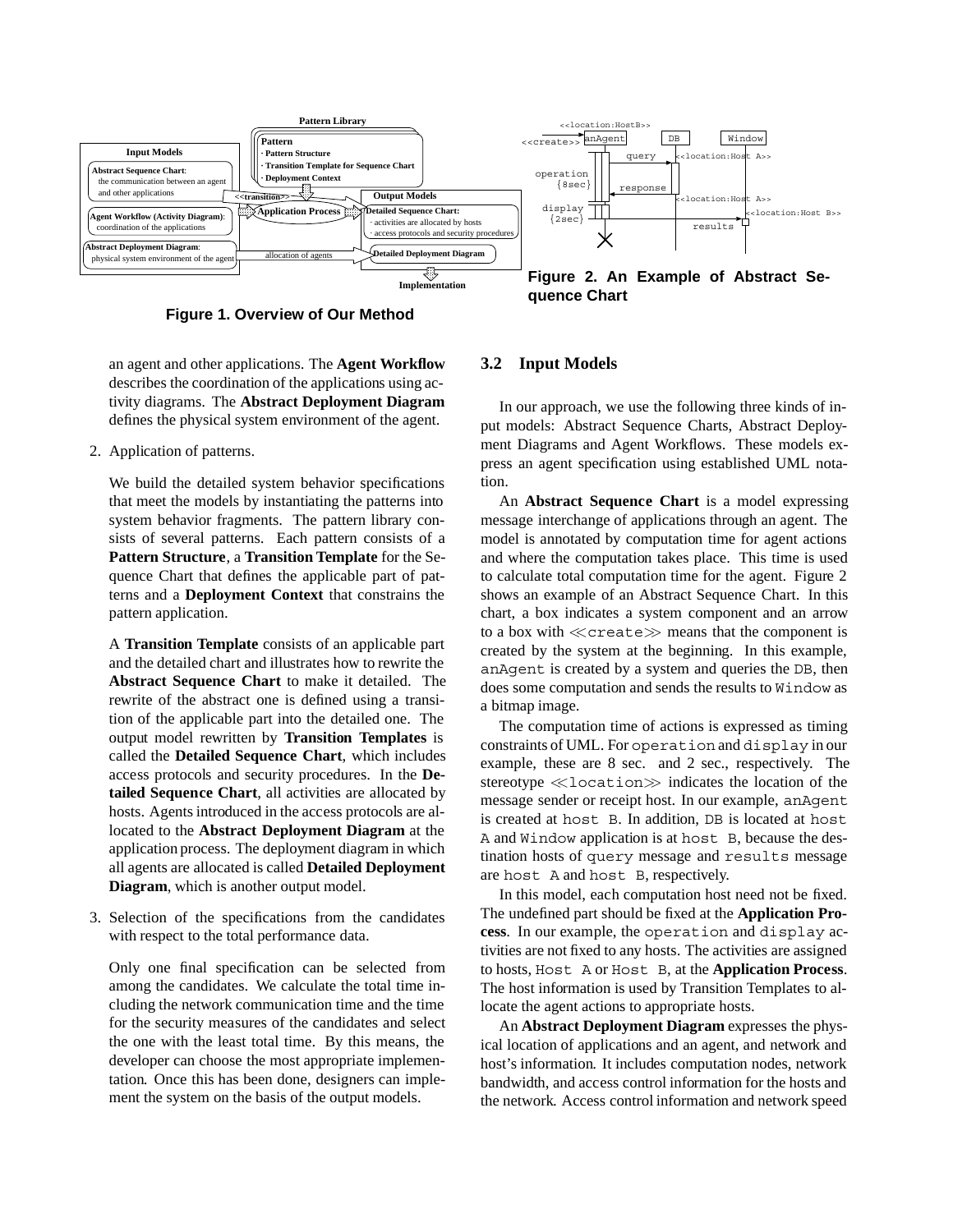

**Figure 3. An Example of Abstract Deployment Diagram**



**Figure 4. An Example of Agent Workflow**

are expressed by properties named "permit" and "speed", respectively. Figure 3 shows an example of an Abstract Deployment Diagram. In our example, there are two applications named DB and Window, and one agent named anAgent. The DB is on Host A. The Window and anAgent are on Host B initially. A permit property of a host or a network indicates who can access the host or the network to use it. For example, permit=Set{sec1}, a property of Host A, indicates that only the members of sec1 can access Host A. In addition, the members of sec2 can access Host B and the network between Host A and Host B. sec1 and sec2 are control domain names. According to restriction sec1  $\subseteq$  sec2 in the figure, the members of sec1 can also access Host B and the network.

speed property of a network indicates the available bandwidth of the network for communications of an agent. For example, the figure 3 shows available bandwidth of the network between Host A and Host B is 30 Kbytes/sec. The access control information is used when the pattern condition is checked. The network bandwidth is used for calculation of the messaging time.

An **Agent Workflow** is a model expressing coordination of the agent and other applications. This model is repre-



**Figure 5. An Example of Detailed Deployment Diagram**

sented as an Activity Diagram. It includes message flows between the agent and applications and intermediate data flows of the agent, the data size, and confidentiality information. The data size and confidentiality information are expressed by properties named "size" and "confidentiality", respectively. The confidentiality property attached to a data flow indicates who can be permitted to read it. Figure 4 shows an example of the Agent Workflow. A dotted line indicates message flow or intermediate data flow. Data flows between an agent and application are message flow, and data flows between agent activities are intermediate data of the agent. In this case, the agent proceeds to operation and display activities. The data flow from operation to display is an intermediate data flow of the agent. The size of an input data of display activity is 50 Kbytes and only members of sec2 are permitted to read it. Similarly, the members of sec1 are permitted to read the query and response messages to DB in addition to the input data of display.

Confidentiality properties of this model are used to check a pattern condition with permit properties of an Abstract Deployment Diagram. In addition, size properties are used to calculate messaging time using bandwidth information in the diagram.

## **3.3 Output Models**

Output models consist of a Detailed Sequence Chart and a Detailed Deployment Diagram. In a **Detailed Sequence Chart**, every activity is allocated to particular host and access protocols of applications and security implementation are fixed. The access protocols may include remote messaging, cloning and migration of an agent. Security implementation may include authentication, encryption/decryption, signature/verification of messages and key exchange protocols. The right side of Figure 11 is an example of a Detailed Sequence Chart. In this case, anAgent and DB exchange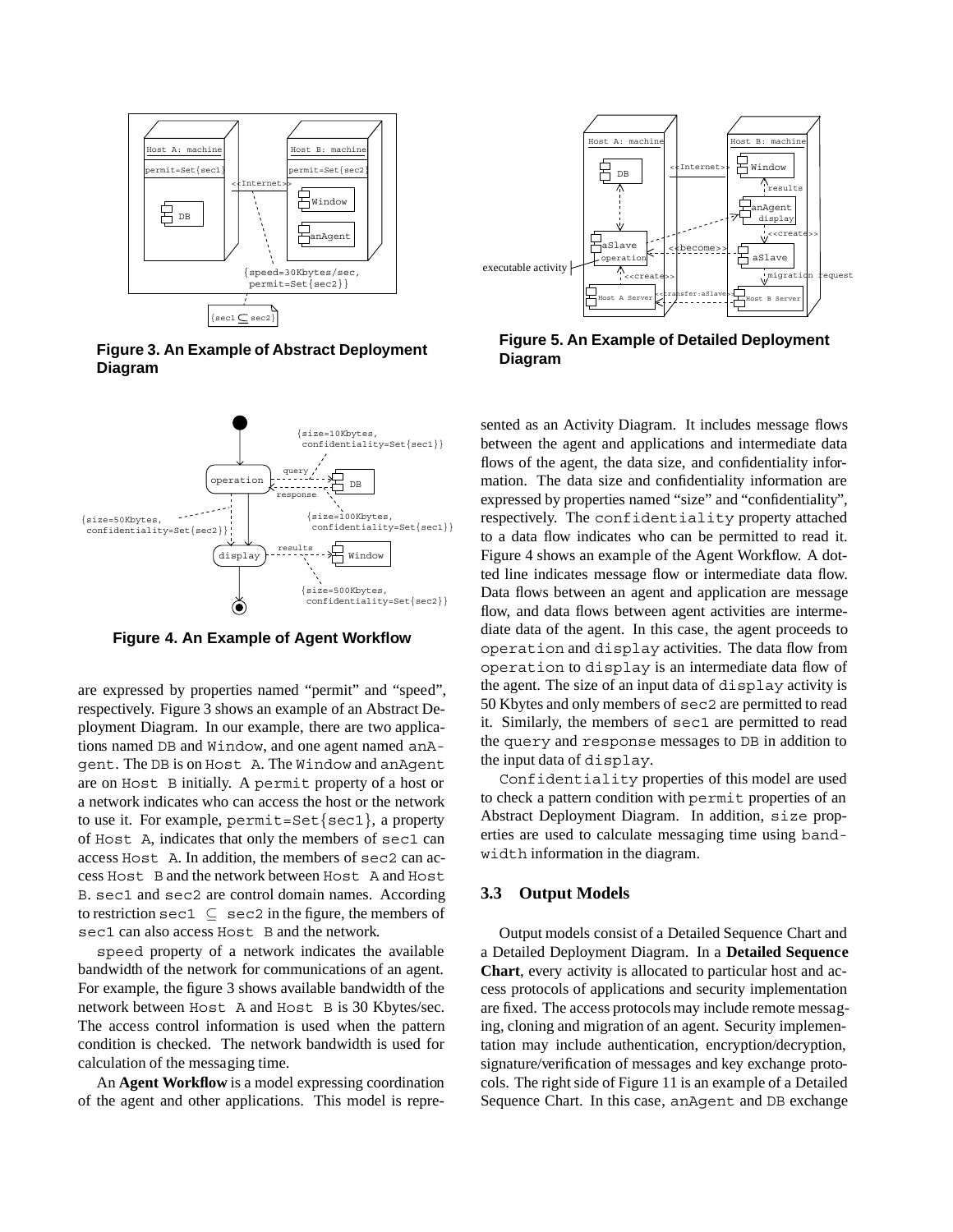

**Figure 7. Pattern Structure of**  $P_{MS1}$ 

an encryption key at beginning to encrypt messages between them. In other words, query and response message is encrypted by anAgent or DB. The encryption and decryption activities are indicated by "Encrypt" and "Decrypt" in a sequence.

The other output model is a **Detailed Deployment Diagram**. This model comprises all agents, including cloned ones. All agents and activities are allocated to particular hosts. Figure 5 is an example of a Detailed Deployment Diagram. In this case, DB is accessed by aSlave agent created by anAgent. Allocated activities are expressed by executable activities of an agent, which is listed in an agent component box in the diagram. In the case of Figure 5, operation activity is executed by aSlave agent on Host A and display is executed by anAgent on Host B.

In addition, migration of an agent is expressed using stereotype *<<*transfer*>>*, *<<*create*>>* and *< <*become*>>*. When an agent tries to migrate to another host, the agent, first, requests the agent platform to migrate. The platform, then serializes the agent to send it to a platform of another host, which is expressed using *<<*transfer*>>* of the agent. Finally, the platform receiving the agent deserializes and invokes it, which is expressed using *<<*create*>>* of the agent. In Figure 5, aSlave agent migrates from Host B to Host A through Host B's platform named Host B Server and Host A's platform named Host A Server. Furthermore, cloning of an agent is expressed using *<<*create*>>*. To put it precisely, cloning agent (master agent) copies its state and a part of its intermediate data and code, and then invokes the copied agent (slave agent), which is expressed using an arrow from a master agent to a slave agent with *<<*create*>>*. In the case of figure 5, anAgent creates a clone named aSlave on Host B.

## **3.4 Pattern Library**

A pattern library consists of three definitions: Pattern Structures, Deployment Contexts and Transition Templates for Sequence Chart. The Pattern Structures describe the parameters of the pattern. The Deployment Contexts describe the physical condition of the pattern. Transition Templates illustrate how to get a Detailed Sequence Chart from an abstract one. All patterns are expressed using a common template appearing in *desgin pattern*[1]. However, we illustrate only concepts and provide a brief description of the patterns in this section.

A **Pattern Structure** expresses the collaboration of agents and applications. This structure includes components which indicate agents and applications, relations and messages between the components. The components are the parameters of this pattern. The parameters are replaced by the actual components of a system if the patterns are applied. Figures 6 and 7 show some of the Pattern Structures. In the case of Figure 6, Agent and Application are parameters, so that the parameters are replaced by the actual components named anAgent and DB, respectively.

A **Deployment Context** in the pattern library constrains pattern application. This model is a diagram which expresses a context of components appearing in Pattern Structure. All components in Pattern Structure are placed on hosts in the diagram. In addition to it, this diagram includes some restriction indicated by stereotype: *<<*secure*>>* and *<<*insecure*>>*. The restriction is attached to a network or a host. The network is between agents or between the agent and an application. The host is also the destination for the migrating agent. A network line with *<<*secure*>>* indicates that the network is secure. The stereotype depends on the access control of the network and confidentiality of the data through the network.

Figures 8 and 9 are examples of Deployment Contexts of patterns. Figure 8 shows that the network between the Client and the Server is insecure. It implies that the message between the Agent and the Application may be leaked to inappropriate persons who are not permitted to read the message. In this case, the Server is secure because the message is not leaked to inappropriate persons on the Server. How we establish this is illustrated in Sec-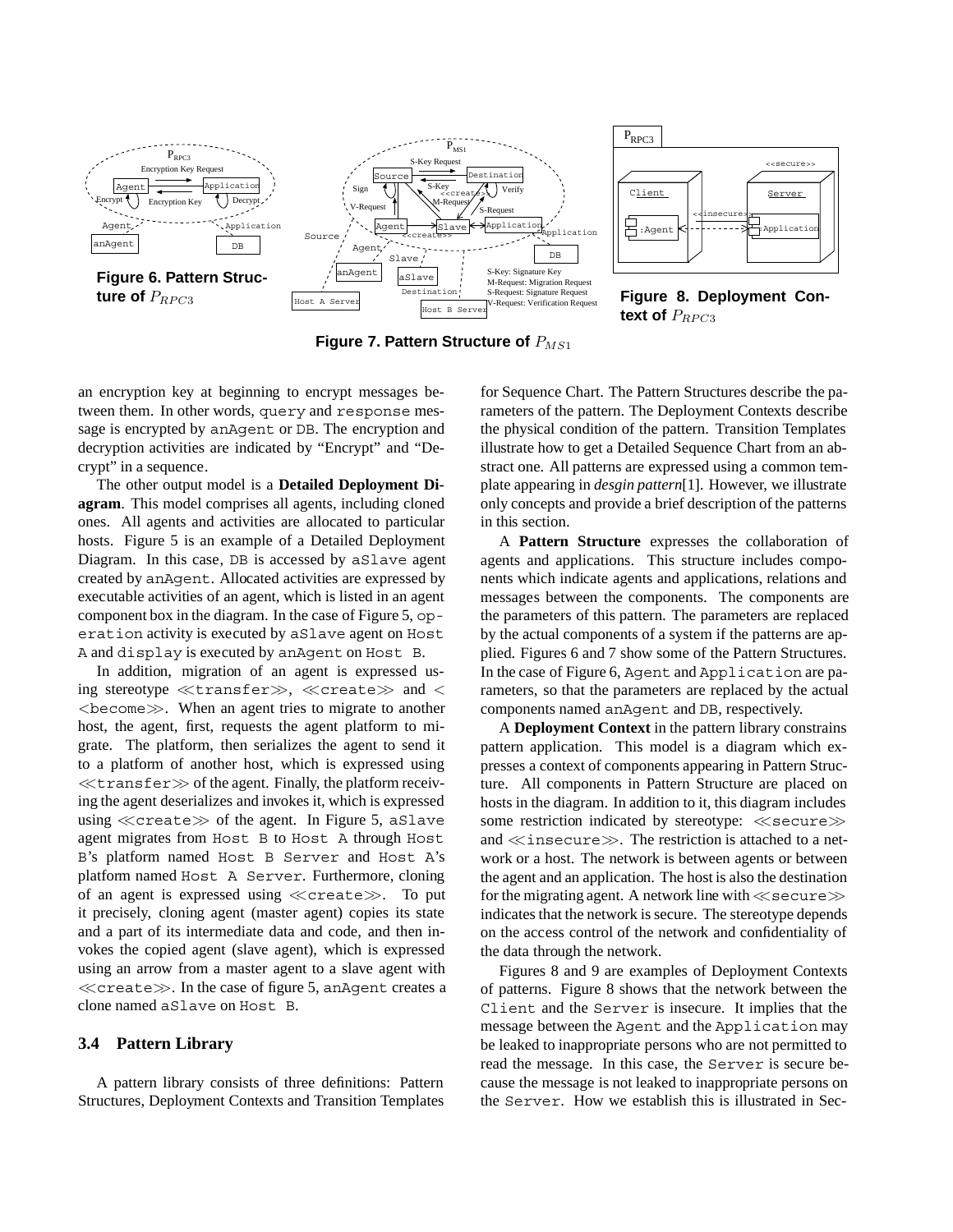

**Figure 9. Deployment Context of** *PMS*<sup>1</sup>

**Figure 10. Transition Template for Sequence Chart**

tion 3.5. In the case of Figure 9, the network between the Client and the Server is regarded as secure, because both the data which migrating Slave agent holds and the message between the Slave and the Agent are not leaked.

We currently have twelve patterns. The patterns from  $P_{RPC1}$  to  $P_{RPC4}$  are for the remote messaging protocol. These patterns denote that the host performing the computation interacts by exchanging messages between the host that has the applications and the data related to the computation. The patterns from  $P_{MS1}$  to  $P_{MS4}$  are for master/slave protocol. These patterns denote that an agent performs the computation in question and the next computation in different hosts. In this pattern, the mobile agent migrates partially or as a whole to the host for the next computation. The original mobile agent is blocked until the remote computation is completed. The patterns from  $P_{MO1}$  to  $P_{MO4}$ are for mobile agent protocol. These patterns denote that an agent performs the computation in question and the next computation in different hosts, and the agent migrates as a whole.

The patterns take into account encryption and decryption for preventing data leakage, signature generation and verification for preventing tampering, and authentication for preventing masquerading. From this point, we call our patterns **security patterns**.

The time for encryption, signature, and authentication are included in the patterns. Thus, the time for encryption is included in  $P_{RPC3}$  and  $P_{RPC4}$  in which the keys are exchanged via an insecure network. The time for authentication is included in  $P_{RPC2}$  and  $P_{RPC4}$  in which one of the hosts is insecure. In this paper, all the data flowing in the network are given signatures even in *PRP C*<sup>1</sup> and *PRP C*<sup>2</sup> in which the network is secure, because we assume that there is a danger of tampering even if the network is secure. The cases of  $P_{MSn}$  and  $P_{MOn}$  include the time of those security measures in the same way. The following table relates the application conditions, patterns, and the security measures.

| host     | network | applicable pattern                                       | security   |
|----------|---------|----------------------------------------------------------|------------|
| secure   | secure  | $P_{RPC1}, P_{MS1}, P_{MO1}$                             | signature  |
| insecure |         | secure $ P_{RPC2}, P_{MS2}, P_{MO2} $ auth. & signature  |            |
| secure   |         | insecure $P_{RPC3}$ , $P_{MS3}$ , $P_{MO3}$              | enc.       |
|          |         | insecure   insecure   $P_{RPC4}$ , $P_{MS4}$ , $P_{MO4}$ | auth.&enc. |

Where "auth." and "enc." indicate authentication and encryption measure, respectively.

This table shows *PRP C*1, *PMS*<sup>1</sup> and *PMO*<sup>1</sup> as the patterns to be applied in the case where network is secure and the host with application is secure. The definition of secure or insecure is shown in Section 3.5.

A **Transition Template** consists of an applicable template (before transition) and a sequence chart template (after transition). An applicable template denotes to which part the pattern is applied in an Abstract Sequence Chart. An applicable template is connected with the sequence chart template which illustrates the detailed sequence after application of the pattern. The pattern application of a sequence chart is expressed by the transition indicated by an arrow labeled stereotype *<<*transition*>>*. The translated templates include an access protocol and security procedures.

We should make the Detailed Sequence Chart to implement a target system. When we apply the Transition Templates to an Abstract Sequence Chart, we can get the rough copy of detailed one of the target system. The Transition Templates include some parameters. To make the Detailed Sequence Chart complete, we should use the Pattern Structure and the Detailed Deployment Diagram. First, we relate the components in the Pattern Structure with the instances of the target system. Component names in the Transition Templates correspond to the instances. Secondly, we allocate the instances to the hosts in the Abstract Deployment Diagram of target system using a Deployment Context of the pattern. Message names and host names in the Transition Templates should be rewritten by instance name in the Abstract Sequence Chart or the Abstract Deployment Diagram of the system.

Figure 10 illustrates Transition Templates of  $P_{RPC3}$  and *PMS*1. In this figure, the label named "TBD" indicates that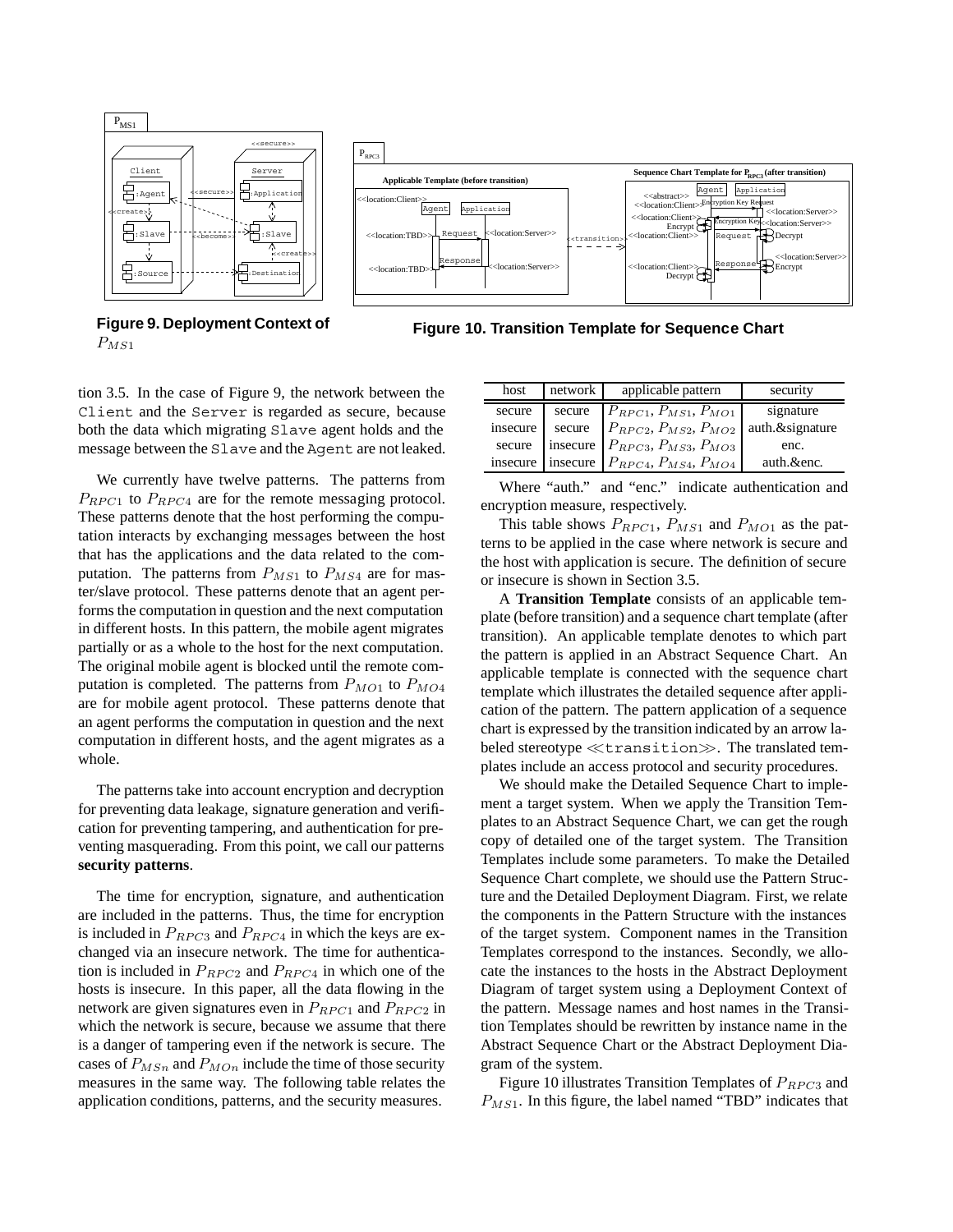

**Figure 11. An Example of Sequence Chart Transition**

the location is not fixed, so that the Transition Templates allocate the locations to the labels. The case of  $P_{RPC3}$  includes encryption key<sup>1</sup> exchange protocol for encryption of the Request and Response messages. In addition, it allocates the source host of the Request message and the destination host of the Response message to Client. The key exchange protocol is abstract, so that the protocol is instantiated by security implementation of a target system. The case of *PMS*<sup>1</sup> includes master/slave protocol and verification of the messages. In the case, Agent creates a Slave agent, then Slave migrates to Server to use Application. The Response message received by Slave agent is forwarded to the original mobile agent, Agent, which is blocked until the remote computation is completed. In addition to it, this case includes signature key exchange and signing of messages through the network between Client and Server to verify them. The messages include intermediate data of the Slave agent.

## **3.5 Pattern Application**

In this section, we explain the application process by using input models shown in Figures 2, 3 and 4. In the process, we use a **Pattern Structure**, a **Transition Template**, and a **Deployment Context** of the pattern to apply the pattern in the pattern library to these input models. By the process, we can make a detailed specification from the abstract one (Figure 11).

At the first step of application, we look for applicable part in **an Abstract Sequence Chart** to enumerate available patterns. To put it more concretely, we search parts at which sender or receiver locations are not defined in **an Abstract Sequence Chart**. Then, we check that each part matches the **Applicable Template**(the left side of **Transition Template**), in which undefined locations correspond with *<<*location:TBD*>>*.

For each available pattern, we look for correspondences of the parameters in the **Applicable Template** and the instances in **an Abstract Sequence Chart**. In the **Applicable Template**, locations, message names, and component names are parameters. In our example, the operation activity of Figure 2 matches the **Applicable Templates**in Figure 10, because the source host of query and the destination host of response message are not fixed. In addition, the parameters named Client and Server in the **Applicable Templates** correspond to Host B and Host A in Figure 2, respectively (the left side of Figure 11). In this case, anAgent and DB components correspond to Agent and Application parameters in the pattern library.

At this point, more than one pattern can be available for application. For example, both  $P_{RPC3}$  and the  $P_{MS1}$  are available. We illustrate some examples of the application process using these patterns.

Next, we select applicable patterns from the enumerated patterns at the above step. First, we check the application condition of a **Deployment Context** in the pattern library using an **Agent Workflow** and an **Abstract Deployment Diagram**. Figure 12 illustrates the details. This figure summarizes the case of  $P_{RPCn}$ . Similarly, we can check the application condition of *PMOn* or *PMSn*. This step uses the confidentiality information from an **Agent Workflow** and the access control information from an **Abstract Deployment Diagram**. The application condition of the **Deployment Context** of the pattern is a security issue denoted by a stereotype *<<*secure*>>* or *<<*insecure*>>* ((c) in Figure 12).

The following is how we decide if the system is secure or insecure. First, we temporarily instantiate the parameters of **Pattern Structures** ((d) in Figure 12). At this step, we only consider communications between agents and applications. The instances of agents and applications in **Pattern Structures** are the components in the **Abstract Sequence Chart** or new agents for the pattern. The correspondences of components in the **Abstract Sequence Chart** are considered. A new agent is introduced when an agent in the **Abstract Sequence Chart** creates a clone agent in the pattern. In the case of Figure 7, the instances of Agent and Application are anAgent and DB, respectively. In ad-

<sup>1</sup>Encryption keys are RSA public keys or shared keys encrypted by RSA keys.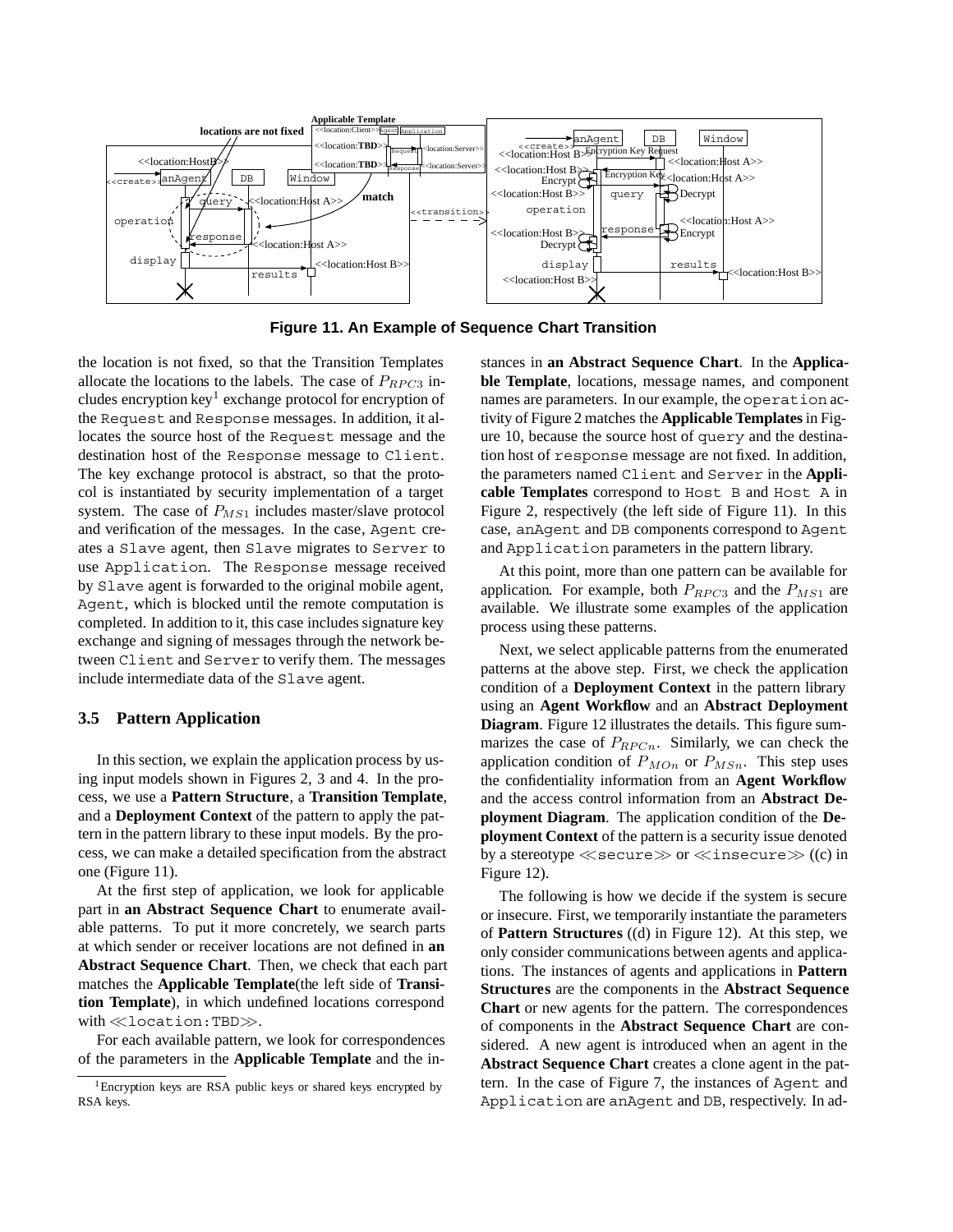

**Figure 12. An Examination of Application Conditions and A Pattern Selection**

dition, a new agent named aSlave is introduced, which is created by anAgent.

Secondly, we allocate the agents in the **Pattern Structure** to the **Abstract Deployment Diagram**. In the case of Figure 12, anAgent, which is the instance of Pattern Structures in (d), is allocated to the Abstract Deployment Diagram labeled by (b) in the figure. Then, we check the message flows passing through the network. In the case of (b) in the figure, query and response messages are passing through the network. Finally, we find the confidentiality properties of the message flows in the **Agent Workflow** and the permission properties of the Server host and the network in the **Abstract Deployment Diagram**((a) and (b) in Figure 12). In the example illustrated in Figure 12, both confidentiality properties of query and response messages are a set of sec1. The Permit property of the network is sec2. Furthermore, the Server parameter in the **Deployment Context** of  $P_{RPCn}$  corresponds to Host A, and the host's Permit property is sec1.

We can define the secure of a network and a host using the properties as follows.

- **Definition 1:** A network is secure if  $a \supseteq b$ , where *a* is a joined set of confidentiality of the flows, and *b* is a set of access control domains of the network, which is indicated by Permit property of the network. Otherwise, the network is insecure.
- **Definition 2:** A host is secure if  $a \supseteq c$ , where *c* is a set of access control domains of the host with the application, which is indicated by Permit property of the host. Otherwise, the host is insecure.

In the case of our example, host A is secure, because the joined set of confidentiality of query and response is sec1, corresponding to *a* in the **Definition 2**, and an access control domain of the host is sec1, corresponding to *c* in the definition. Similarly, the network between Host A and Host B is insecure, because an access control domain the network is sec2 corresponding to *b* in the **Definition 1**. Hence, we can apply the  $P_{RPC3}$  to our example.

At the next step, we apply the pattern selected at the previous step to the input models. First, we instantiate the parameters of the applicable **Pattern Structure** into the cor-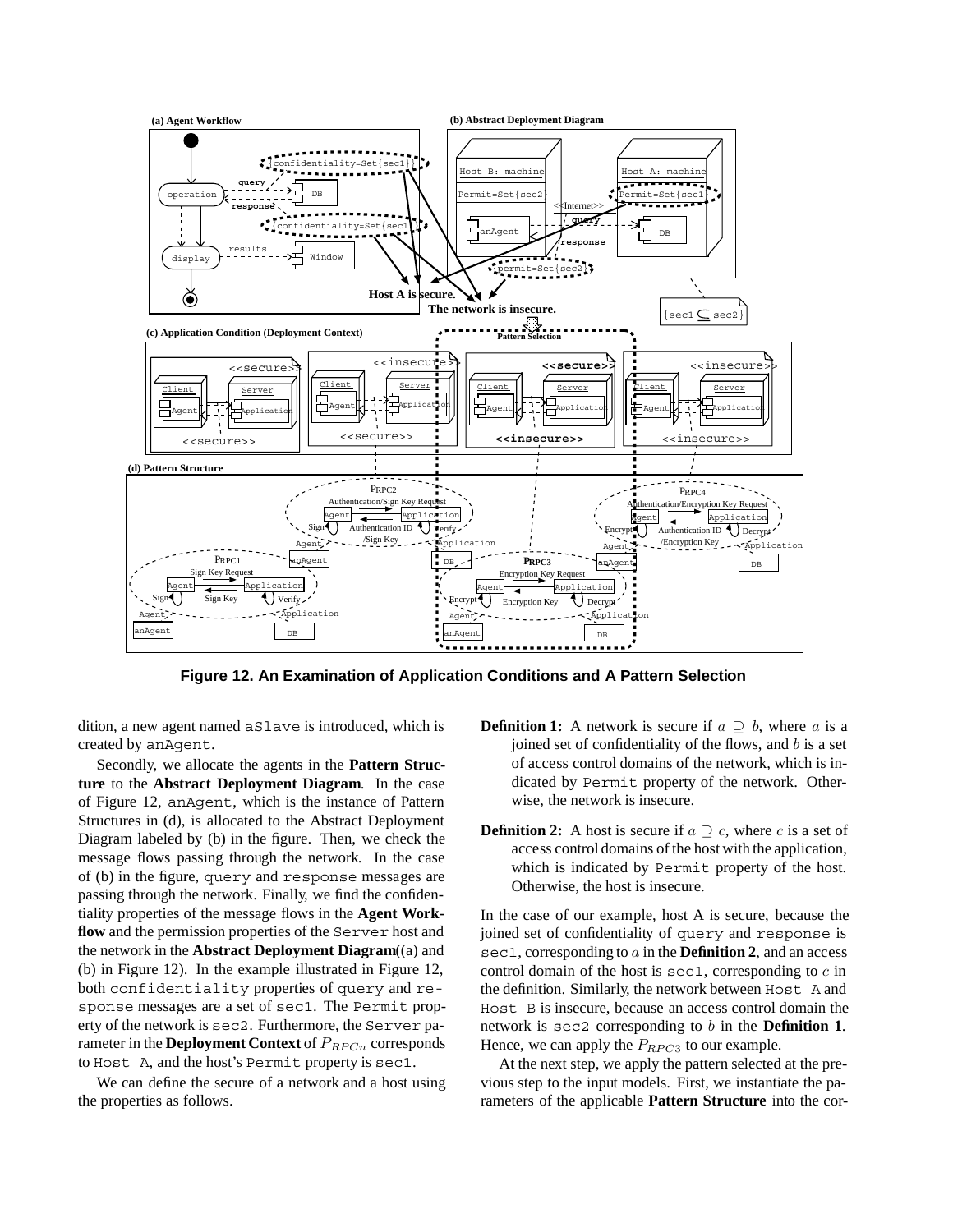responding components of the target system. Figures 6 and 7 are instances of *PRP C*<sup>3</sup> and *PMS*1, respectively. All instances of agents and applications become clear at the previous steps. In this step, we must make the correspondence of agent platforms in a system. For example, Source and Destination in Figure 7 correspond to Host A Server and Host B Server,respectively. These components are agent platforms of Host A and Host B.

We use these patterns,  $P_{RPC3}$  and  $P_{MS1}$ , to describe the following steps. Although we illustrate only two applications of Pattern Structure in this paper, we can instantiate other Pattern Structures.

Next, we allocate the components which are parameters in the **Pattern Structure** to particular hosts in the **Abstract Deployment Diagram**. The location of the hosts is based on the **Deployment Context** of the pattern. When we apply the  $P_{MS1}$  to our example, we can allocate  $\alpha$ Slave agent in Figure 7 to host A and host B in Figure 3, because the instances of Client and Server in Figure 9 are host B and host A, respectively, and aSlave is on these hosts. Figure 5 is an example of allocation of the components appeared in Figure 9.

At the final step, we rewrite the **Abstract Sequence Chart** to get a detailed one. First, we replace all the parameters of a **Transition Template** by the corresponding instances. Almost all parameters are fixed at previous steps. At this point, we decide a security implementation. For example, authentication protocols and encryption / decryption procedures are added. Finally, we make a **Sequence Chart Transition** diagram by applying the instance of the **Transition Template** to the applicable sequence. Figure 11 is an example of a **Sequence Chart Transition** for the application of  $P_{RPC3}$  in Figure 10 to our example (Figure 2). In Figure 11, the operation part is rewritten by a Sequence Chart Template of  $P_{RPC3}$  to make it detailed. In other words, the execution host of operation is fixed to Host B and the access protocol to DB is fixed. In addition, encryption and decryption of messages and encryption key exchange protocol are added.

In the same way, we can consider the application of the other patterns  $P_{MSn}$  and  $P_{MOn}$ .

For selection of the output models, we calculate the performance of the models, which is described in Section 3.6.

## **3.6 Detailed Specification Selection**

Once the process described in Section 3.5 has been completed, there are usually several candidates of detailed specifications of the system behaviors. We have opportunities to create more than one candidate, because more than one pattern condition are satisfied. In order to choose the final specification from the candidates, we calculate the total time consisting the computation time (CT), the message

#### **Table 1. The Time for Security Measure of Each Pattern**

| Pattern    | Time for Security Measure                    |  |  |
|------------|----------------------------------------------|--|--|
| $P_{RPC3}$ | $K-ex + n \times$ (encryption + decryption)  |  |  |
| $P_{MS1}$  | $K-ex + 2 \times (signature + verification)$ |  |  |
| $P_{MO4}$  | authentication+K-ex+encryption+decryption    |  |  |

communication time (MT) and the time for security measures (SM) of the candidates by the following formula. MT includes the migration time of agents.

$$
Totaltime = \Sigma CT + \Sigma MT + \Sigma SM \tag{1}
$$

Using this formula, we select the one with the least time.

Here, the time for security measure is the summation of the following: the time for authenticating the communicating hosts, the time for obtaining the encryption/signature keys, the encryption and decryption time, and the signing and verification time.

In actual total time calculation, since the detailed specifications are composed of pattern instances, we first calculate the time of each instance. Table 1 shows the formulae for the time calculation for security measure of the patterns  $P_{RPC3}$ ,  $P_{MS1}$  and  $P_{MO4}$ . In this table, "K-ex" and "*n*" indicate the key exchange time for encryption or signature of messages, and the frequency of messages between an agent and an application related to each pattern, respectively. Pattern  $P_{RPC3}$  includes key exchange time for encryption, message encryption time and message decryption time by the agent and the application. Similarly, *P MS*<sup>1</sup> includes the signing and verification time for security. In addition to  $P_{RPC3}$ ,  $P_{MO4}$  includes the time for authentication protocol. The time is indicated by "authentication" in the table. In the case of *PMO*4, intermediate data of the agent should be encrypted.

# **4 Case Study and Evaluation of our approach**

## **4.1 Case Study of the ECP Design Support System**

The ECP design support system helps designers of products such as electric household appliances and office machines to take into consideration environmental impacts of the products throughout their lifecycles. From the product designers' viewpoint, the actual implemented system is realized as a single add-on function for CAD. During the product design phase, the designers can use the ECP design support system to evaluate the environmental impacts a contemplated product would have. The ECP system includes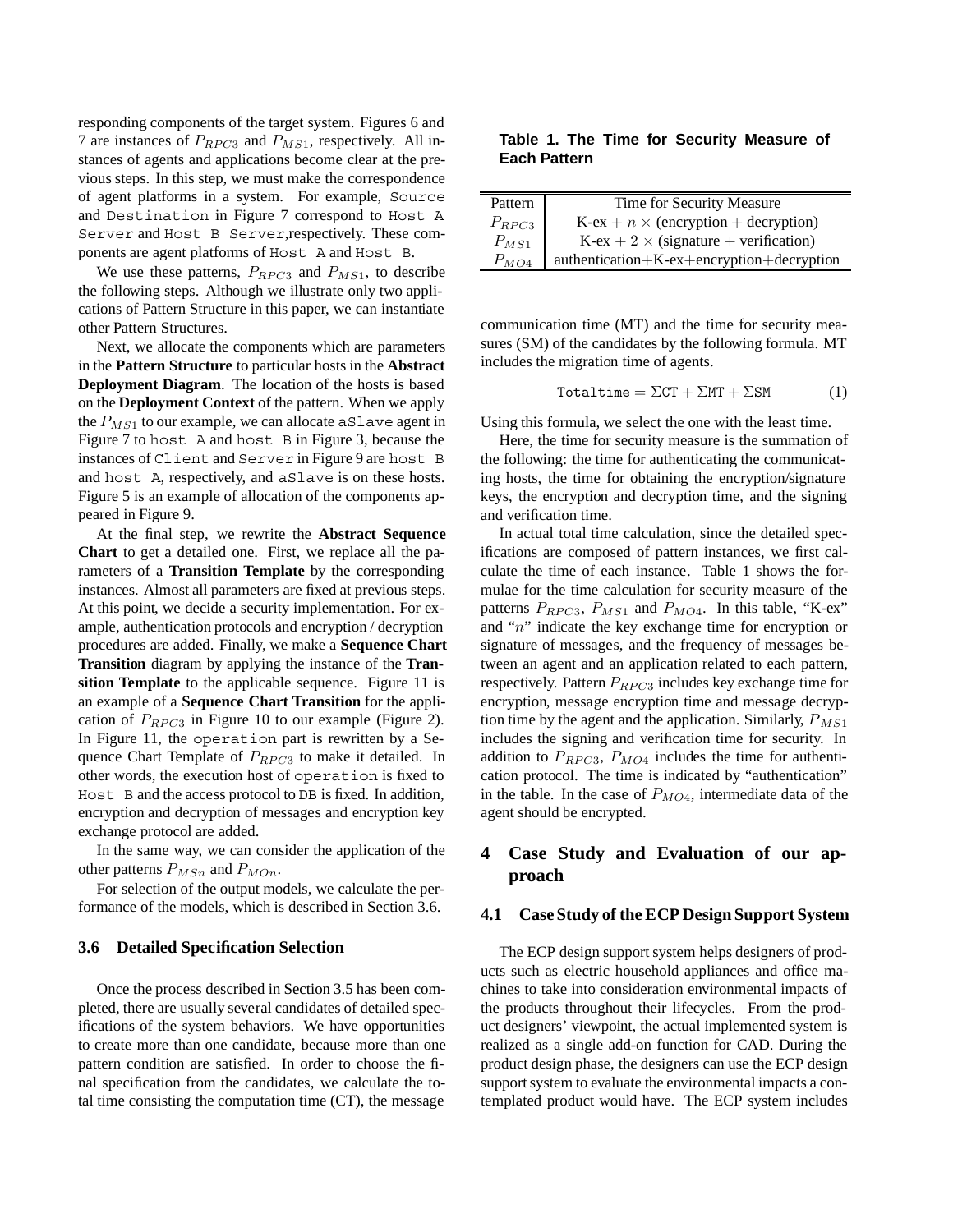

**Figure 13. Environmentally Conscious Product (ECP) Design Support System**

some kinds of environmental information and tools belonging to some companies. In detail, as shown in Figure 13 it is necessary to coordinate CAD, the simulator (LCA: Life-Cycle Assessment tool) and the GREEN DB for the product parts in Company C1, the two simulators (DfR: Design for Recycle tool, and LCC: LifeCycle Cost calculation tool) in Company C2, and the Stat DB in Company C3. The environmental information on a product part includes such data as how much harmful material escapes to the environment from the production phase to final disposal. The companies involved are connected via a network whose bandwidth is narrower than that of a network inside a company, and is more susceptible to unauthorized access.

We implemented the flow of the target service in the following way. First, the system retrieves the environmental information and the statistical information on the parts of the contemplated product. Then, the system calculates the environmental impacts of the product by using the simulators of Company C1 and Company C2 and finally displays the results to the designer.

We already have the services and the components needed for the system. The items that need to be newly developed for the system include security facilities and coordination of services and components.

## **4.2 Evaluation of Our Example**

In this section, we evaluate our method by designing the system described in Section 4.1. Table 2 shows the computation time including access protocols and security procedures. For our evaluation, we define two types of security policy (Figure 15). Security Policy 1 is expressed by the configuration described in Section 4.1. The case of Security Policy 2 is that the GREEN DB and LCA, which are under the control of Company C1, are changed to control of Company C3.



## **Figure 15. Security Policies for the ECP Design Support System**

For our system, the security procedure implementation is as follows.

- A common certification authority is prepared for the server authentication between two different companies.
- An encryption key is generated for every lifecycle of the agent.
- A single signature key is used during the entire period that the system is operating.

By measuring the actual time for each security procedure, we obtained the following figures as the average time.

- The verification key exchange time: 0.0 sec.
- The authentication time (AT) inside a company (ATi): 1.6 sec.
- AT between companies (ATo): 5.0 sec.<sup>2</sup>
- The decryption key exchange time (DKE) inside a company (DKEi): 1.0 sec.
- DKE between companies (DKEo): 1.5 sec.
- The time for encryption and decryption (ET): 1.0 sec. per message
- The signature and verification time (VT): 0.7 sec. per message
- The migration time<sup>3</sup> for an agent : 0.1 sec.

For Security Policy 1, we compare the two models: Model A and Model B, which implement different behavior. These simplified behaviors of a part of our system are illustrated in Figure 14. This figure illustrates that a slave agent in Model A created by an agent migrates to Host C to use Stat database locally. In the case of Model B, an agent makes the round of hosts, Host B, Host C, and Host E, to access the resources locally.

Model A is more efficient than Model B, because the agent in Model B includes unnecessary migrations with important data. In addition, the behavior requires more security considerations than the case of Model A. Model A includes three remote messagings for two  $P_{RPC1}$  and  $P_{RPC4}$ ,

<sup>2</sup>The time for certification authorities is included.

<sup>&</sup>lt;sup>3</sup>The time includes serializing and deserializing time for the migration.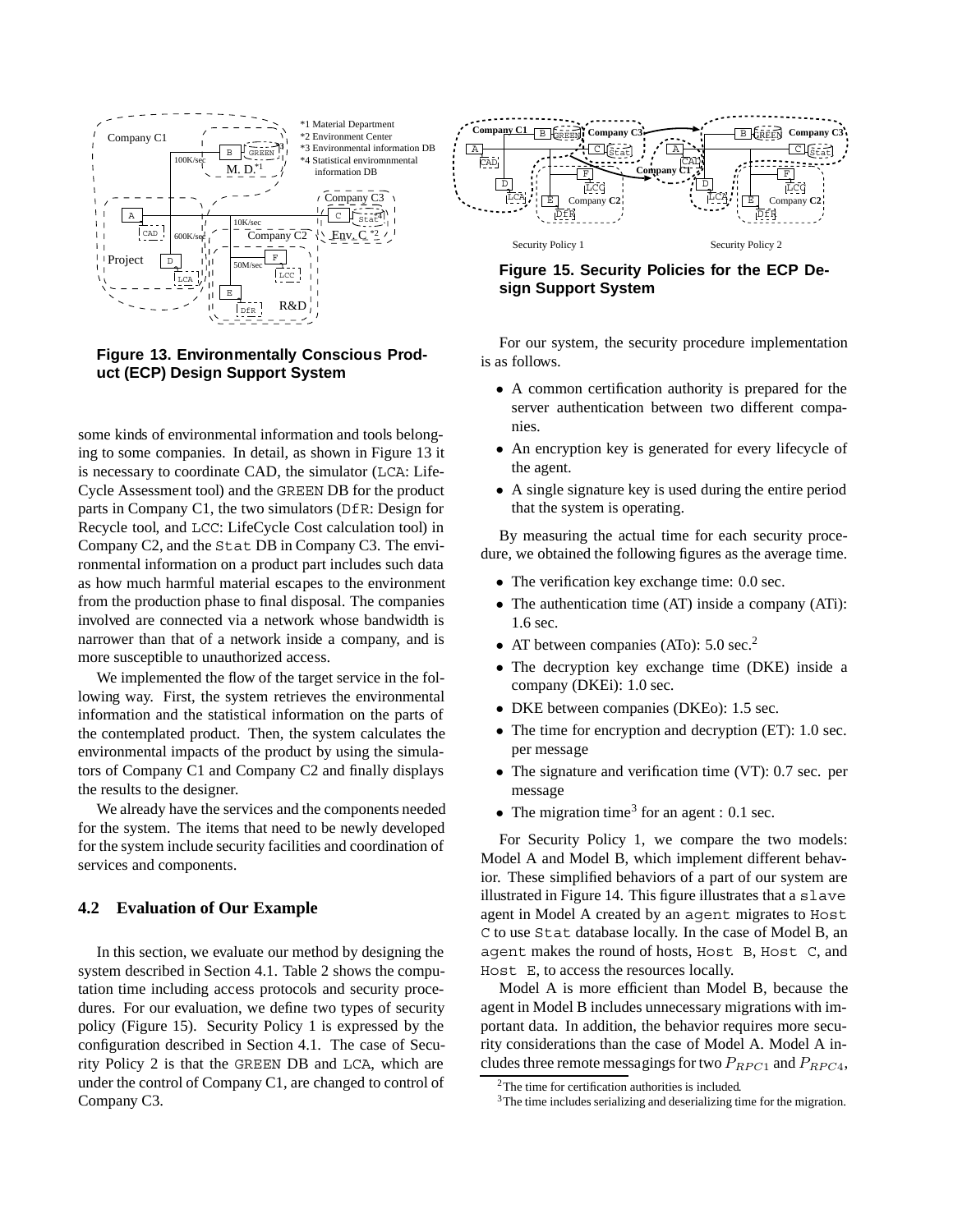

**Figure 14. Simplified Deployment Diagram of Model A and B**

| Time(sec)               | Model A                                       | Model B                               | Model A'                        | Model B'                                 |  |  |
|-------------------------|-----------------------------------------------|---------------------------------------|---------------------------------|------------------------------------------|--|--|
| Message/Migration       | $6.22$ (w. 3 migrations)                      | 8.2 (w. 4 migrations)                 | $6.22$ (w. 3 migrations)        | 8.2 (w. 4 migrations)                    |  |  |
| Security                | 26.4                                          | 31.7                                  | 40.6                            | 27.8                                     |  |  |
| <b>Total Time</b>       | 109.8                                         | 117.1                                 | 124.0                           | 113.2                                    |  |  |
| <b>Applied Patterns</b> | $P_{RPC1} \times 2, P_{RPC4}$                 | $P_{RPC3}, P_{RPC4},$                 | $P_{RPC4}\times 3$ ,            | $P_{RPC4} \times 2$ ,                    |  |  |
|                         | $P_{MS4}, P_{MO3}, P_{MO4}$                   | $P_{MO3}, P_{MO4}\times3$             | $P_{MS4}, P_{MO3}, P_{MO4}$     | $P_{MO3}, P_{MO4}\times3$                |  |  |
| Security Measure        | DKEi,<br>$A$ To $\times 2$ ,<br>ATi.          | ATi $\times$ 3, ATo, DKEi $\times$ 3, | DKEi,<br>ATi, $ATo \times 4$ ,  | $ATi \times 4$ , ATo, DKE $i \times 4$ , |  |  |
|                         | DKEo $\times$ 2, ET $\times$ 8, VT $\times$ 2 | DKEo $\times$ 2, ET $\times$ 12       | DKEo $\times$ 4, ET $\times$ 12 | DKE <sub>o</sub> , $ET \times 12$        |  |  |
| Security Policy         | Policy 1                                      |                                       | Policy 2                        |                                          |  |  |

**Table 2. Comparison of Models**

and three migrations of agents for  $P_{MS4}$ ,  $P_{MO3}$  and  $P_{MO4}$ . Table 2 indicates that model A includes 6.22 seconds for the time of the messaging and the migrations. In addition, model A includes three authentications for  $P_{RPC4}$ ,  $P_{MS4}$ and *P<sub>MO4</sub>*, verification time for *P<sub>RPC1</sub>*, and encryption time for  $P_{RPCA}$ ,  $P_{MS4}$ ,  $P_{MO3}$  and  $P_{MO4}$ . The time for security measures is 26.4 seconds. The total time of model A is 109.8 seconds, including computation time of other activities (77.2 sec.). In the case of Model B, it includes four migration time. In the case of Policy 1, Model A is more efficient than Model B (A:109*.*8 *<* B:117*.*1).

Model A' and Model B' are in the case of Security Policy 2, in which a security policy is different from that of Model A and Model B. Other definitions in the system input models are the same as Model A or Model B. The behavior of these models is the same as Model A or Model B except for security implementation. For changed security policy, the patterns applied are changed. As a result, the efficiency of models is changed.

In this case, if we consider only the messaging and migration time, Model A' is more efficient than Model B', because the messaging/migration time of Model A' is smaller than the case of Model B'  $(A:6.22 < B:8.2)$ . However, Model B' is more efficient than the other, if we consider the security. In other words, Model B' includes less time for security measure than the other  $(A':40.6>B':27.8)$ . Consequently, Model B' is more efficient than Model A'.

The security measure is determined by security policy. It implies that the efficient models depend on the security policy and its implementation.

## **4.3 RPC v.s. Mobile Agents**

In this section, first, we analyze our models described in Section 4.2 in order to discuss the characteristics of mobile agents. Moreover, we take up the security concerns of mobile agent systems.

As described in section 4.2, the message/migration time of Model A/A' is shorter than the time of Model B/B'. In Model B or B', the agent communicates with an application through a narrow network using big data. In detail, in Model A, the agent accesses the LCA simulator through the intranet of Company C1 between hosts A and D, the bandwidth of which is 600 Kbytes/sec. In this case, the communication takes 0.03 sec. because the message size is 18 Kbytes. In contrast, the agent in Model B accesses the simulator through the extra-net between Host C in Company C3 and Host D in Company C1, the bandwidth of which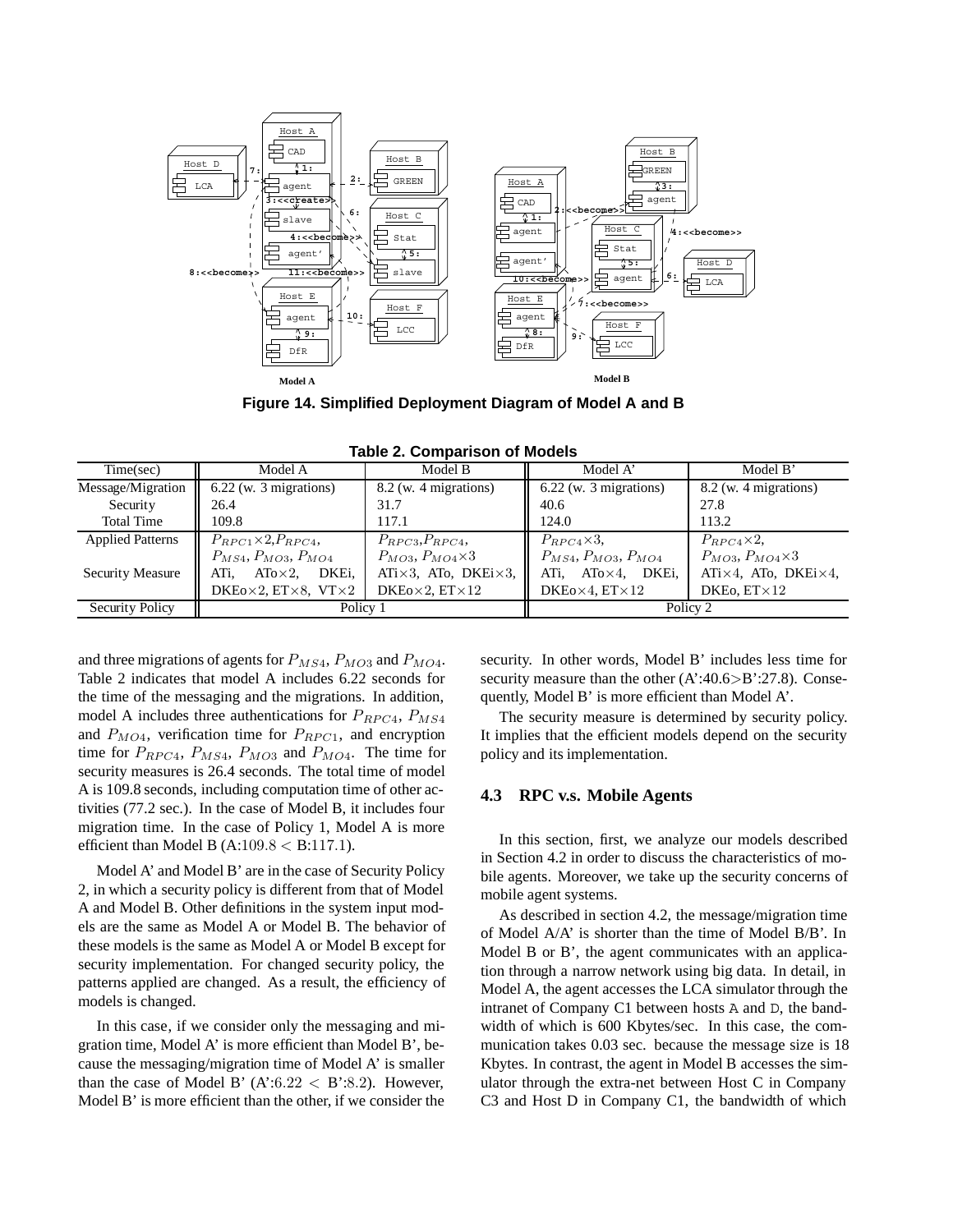is 10 Kbytes/sec. Thus, the communication takes 1.8 sec. That is one of the reasons why Model B/B' includes longer time than the other. However, the difference is small in our example, and so we can disregard the difference.

In general, an inter-company coordination system includes narrow-band networks between companies and highspeed networks within a company. Therefore, we cannot always neglect the difference between the messaging through the narrow-band network and the case of high-speed one. Besides the messaging, we should consider the case of an agent migration with big intermediate data through a narrow-band network.

From the viewpoint of security, Model B includes more security than Model A in the case of Policy 1. This is because the agent in Model B moves around the companies with product design information, which is important and can be opened to only members of the project. This leads to additional security measures, namely, authentication and encryption between companies. The security measures across companies take a longer time than the case of intranets. Therefore, we should reduce the security measures across companies. By migration of a mobile agent, we can reduce the extra security. For our example of Policy 2, an agent in Company C1 should access some DBs, GREEN and Stat in Company C3 through the extra-net and the communication is private for Company C1. In this situation, the migration of the agent to Company C3 requires only one authentication between companies, although the remote access requires two authentications between companies. In our example, the difference of security time is 5.3 sec. in the case of Policy 1 and 7.8 sec. in the case of Policy 2. We cannot ignore the differences, because it takes 6.9% or 10.1% of total activity.

Using our method, we only consider guarding an agent itself against the other software. Therefore, in addition to our method, we must consider protection of hosts in a system in order to develop the system. Although mobility of an agent may reduce the number of security measures, the technology includes new types of security risks. For example, acceptance of a malicious agent can give rise to propagation of system violations in the company. However, our method can be applied to an inter-company distributed system, in which it is easier to confirm an agent code than in the case of an open distributed system.

In addition to the efficiency reason, code mobility makes it easier to maintain the software components across companies than distributed objects statically. In the case of our example, by using the mobile agent technique, we can separate the maintenance of an agent calculating environmental impacts and the maintenance of the simulators in another company. However, the migration of an agent is not always more efficient than remote messaging, and so we must choose the appropriate techniques.

#### **4.4 Evaluation of Our Approach**

We examined our approach as follows by developing the ECP design support system and adjusting the system according to the changes that may appear in the system.

We limited the implementation techniques to the two, that is, remote messaging and mobile agents, and prepared the patterns. However, the number of choices is very large even with only these two techniques and it is very difficult to select appropriate implementations since the mobile agents are not always better than remote messaging. As for our ECP design support system, multiplying the number of choices for each part of the dataflow reveals that there are more than one thousand possible choices.

On the other hand, we defined the performance and the security time of the system and treated them as the criteria of pattern selection in our approach. As a result, even inexperienced developers can dispose of the inappropriate candidates and select the appropriate ones. As for the example in Section 4.1, experience is not required in order to select the candidate Model A or Model B' by calculating the security time that are objective values.

The systems should be kept free of security holes. However, it is difficult to check the existence of security holes completely. For example, if we try to realize security in the system behaviors of Figure 14, it is difficult to decide which parts need authentication or encryption. Our approach makes it possible for developers to select security patterns that have appropriate guidelines about authentication and encryption. The guidelines of selection were explained in Section 3.5, where the confidentiality property in **Agent Workflow** and the permit property in **Abstract Deployment Diagram** are used.

It is difficult to realize security efficiently. As for the example in Section 4.1, Model A' is more efficient without security than Model B', whereas the Model B' is more efficient if security is considered. According to Table 2, Model A is more efficient totally than Model B in the case of Policy 1. However, in the different case, Policy 2, the latter behavior named Model B' is efficient than the former one, Model A'. The security overhead of our system is about 10 percents of the total turnaround time of the service. Therefore, it cannot be neglected in the effort to achieve an efficient system design. Since it is difficult even for experienced developers to design appropriate specifications that take the security overhead into consideration, our approach comes into its own in such situations.

## **4.5 Assumptions and Limitations of our Approach**

The following conditions are prerequisites of our approach.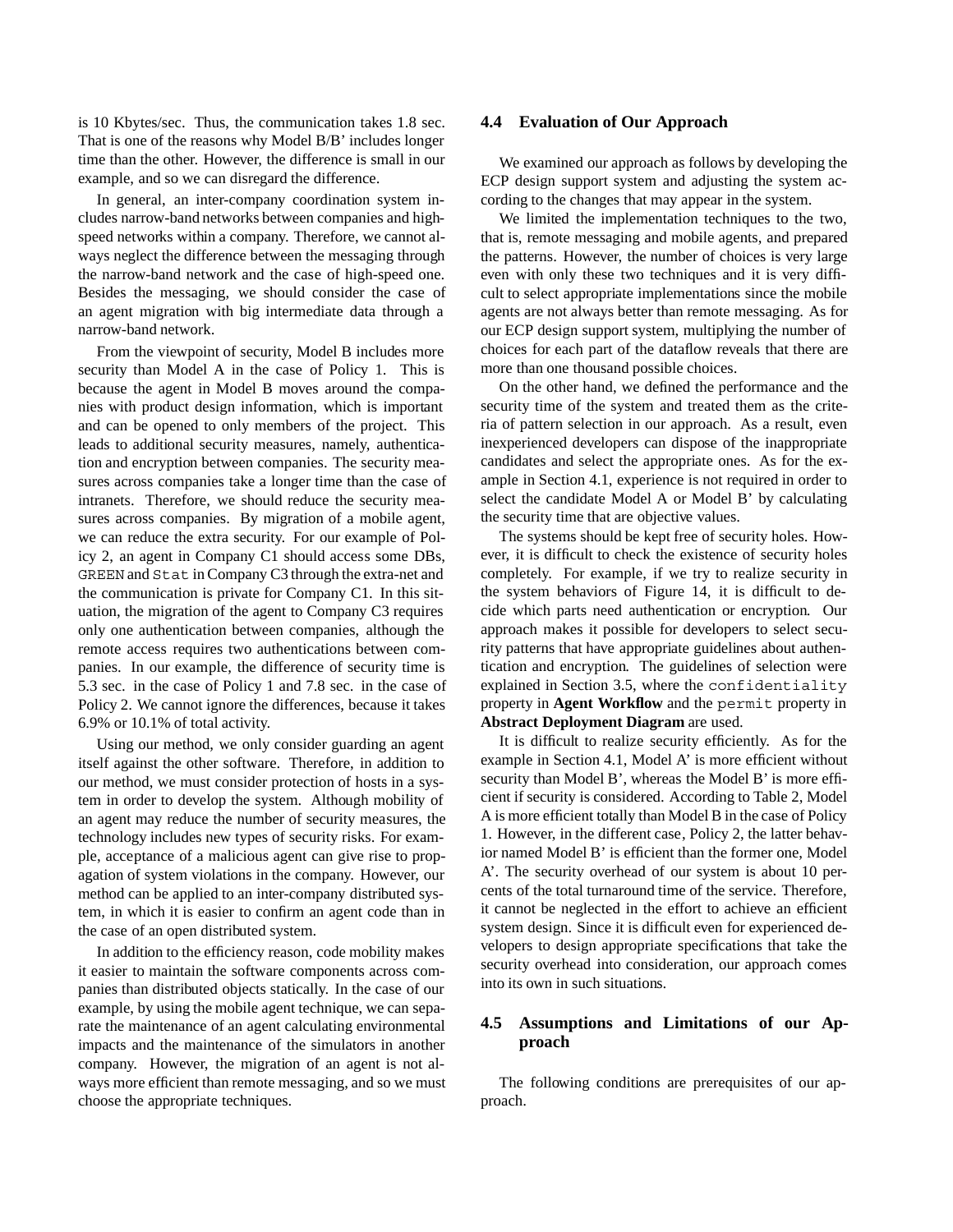- The resources including application software, databases, and hardware configurations are explicitly known to the developers. In addition, the constraints of the resources such as the network performance and the computational efficiency of the hosts are known in advance.
- APIs to existing applications and databases are available locally on the hosts or remotely via the network. Therefore, the developers are ready to compose such software parts in order to build the target system.

These two assumptions have become practical recently due to legacy software reuse techniques, which allows us to analyze the constraints of legacy resources, and component-based development techniques.

Our approach is subject to the following limitations.

- *It is essentially difficult to find the most appropriate implementation.* This is true especially for large systems. The reason is that the selection of implementations leads to combinatorial explosions. However, it is possible in practice to select relatively efficient implementations by, for example, decomposing the system or imposing some limitations on the system. In addition, we can make CASE tools including a pattern library for pattern application. Moreover, for large systems separation of concerns is key issue, and our models accomplish the separation.
- *The models are simple.* In some cases, it may not be easy to apply our approach since our system modeling is simplified. However, our main purpose in this paper is to consider general methodologies in which patterns are applied according to the system requirements and appropriate pattern combinations are selected by comparing the performance. Therefore, other cases could be dealt with by enriching the parameters of the models and preparing new patterns. Patterns should not break application logic, so that if new patterns are complex, we must verify the correctness. We can define appropriate equivalence between the applicable part and the rewritten part in each pattern up to some transitivity rules for the verification.
- *It is usually difficult to find accurate models.* System modeling is usually difficult even with the simple modeling of our approach. Such difficulties include the definitions of the amounts of data and the execution speeds. However, it is not a problem if these values are inaccurate because our aim is to examine which implementations are efficient in practice, not using absolute values but by means of relative comparisons of the values. We can select reasonable implementations by considering only predicted values, average values, or typical values.

## **5 Related Work**

In this section, we compare our approach with some existing techniques in terms of the different viewpoints.

#### **5.1 Patterns of Mobile Agent Applications**

There are several other examples of research on agent design patterns such as [2]. However, most of this research does not consider security issues. Although [3] and [4] propose some security patterns, they are still at an early research stage and are not yet applied to any practical systems. On the other hand, this paper proposes a systematic and practical approach to distributed system development with mobile agents and patterns to realize security.

## **5.2 Selection of Implementation Techniques**

Much work has been done on implementation techniques for distributed systems (messaging models). Messaging models can optimize the messaging time according to the application domains and the operation environments. For example, it is well known that messaging models are influenced by frequencies of message exchanges, message sizes, and network traffic. This makes it difficult to select message models in distributed system design.

Several results of research on messaging model selection have been reported [5, 6, 7, 8, 9]. In this research, the communication time of typical messaging models is compared by means of case studies and which model is efficient in which cases are discussed. [5] applies four models, namely, Client-Server, Remote Evaluation, Code on Demand, and Mobile Agent to a network management application and shows that the size of the codes transmitted through the network is the key parameter in selecting the models.

Our approach gives a systematic framework within which the viewpoints of this research can be applied by preparing patterns and their performance values explicitly. Our approach also adds the security viewpoints to the patterns. We expect to be able to apply these existing research results to refine our patterns, and thus realize more sophisticated guidelines for implementation selection.

## **5.3 Development Methods Considering Security**

In general system development, nonfunctional aspects such as security are only considered after functional requirements are completely realized. However, it is difficult to realize secure systems with such design processes since the functional design developed in advance constrains the realization of security. Devanbu and Stubblebine [10] argue that it is necessary to deal with system models and security models at the same time for the optimal design of the whole